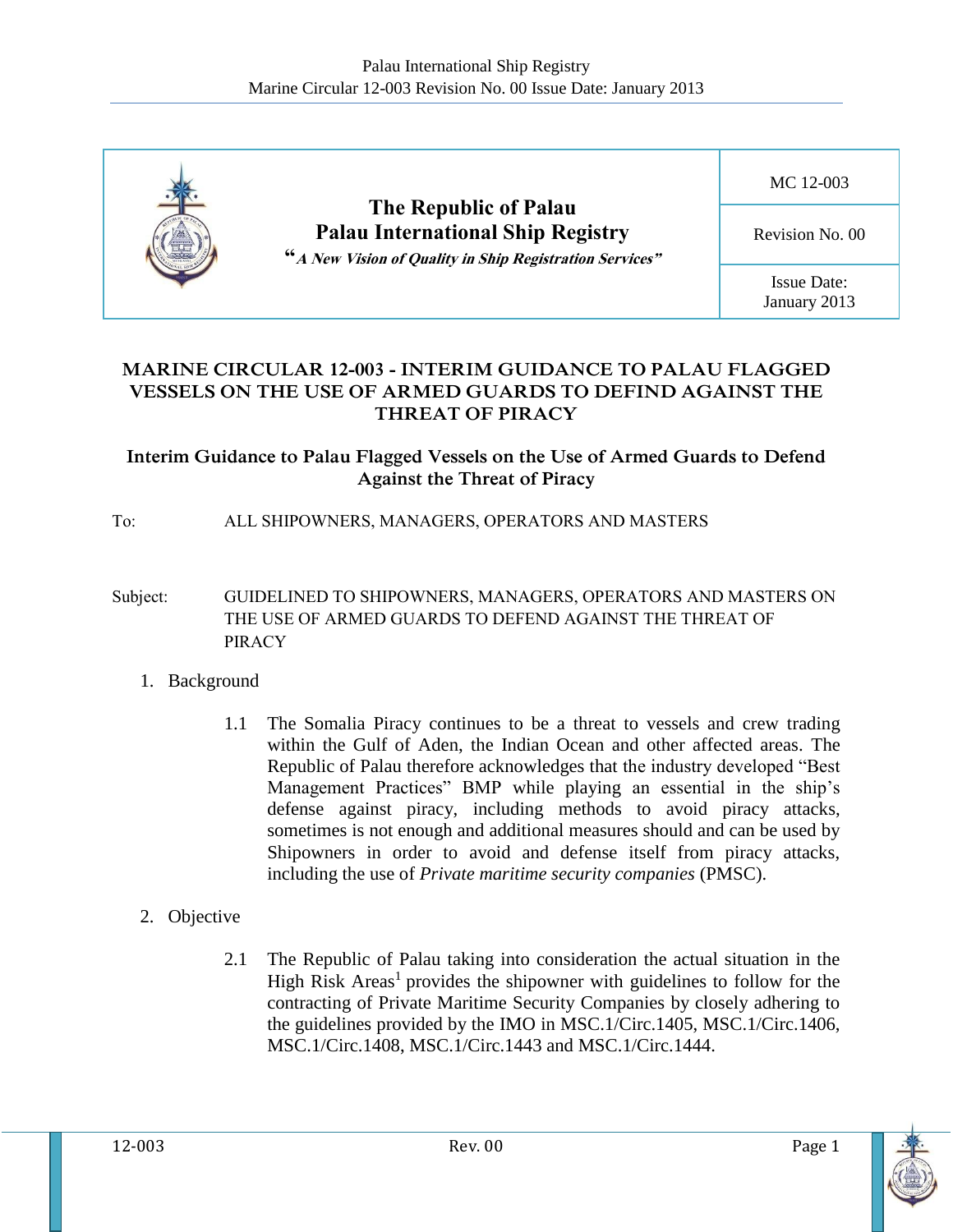2.2 This Circular provides shipowners with the requirements, conditions and procedures for the contracting of PMSC and informs at the same time of the Republic of Palau policy regarding Armed Guards on board Palau flagged vessels for the defense against Piracy.

# 3. Definitions

"*Private maritime security companies*" - Private Security Companies contracted to provide security personnel, both armed and unarmed, on board for protection against piracy.

"*High Risk Areas (HRA)":* areas of the ocean where acts of terrorism, piracy or armed robbery have taken place. An area defined as High Risk may change periodically or over time due to changes in weather, tactics and areas of operation of the perpetrators. Therefore, it is imperative that owners, operators and Masters assess areas of risk based on the latest available information from the Maritime Security Centre Horn of Africa (MSCHOA), the NATO Shipping Centre (NSC) and the International Maritime Bureau (IMB). Vessels also must be prepared to alter course at short notice to avoid pirate activity when information is provided by NAV Warnings and/or naval/military forces.

- 4. Applicability
	- 4.1 This Circular only applies to vessels trading in High Risk Areas
- 5. The Republic of Palau Policy on the use of PMSC
	- 5.1 The Republic of Palau recognizes that the engagement of armed guards is an option to protect human life onboard Palau Registered vessels from the threat of piracy, but only in exceptional circumstances and where it is lawful to do so. The exceptional circumstances for which this policy applies are defined below.
		- 5.1.1 when the ship is transiting the high seas throughout the High Risk Area (HRA) where piracy attack are common and frequent,
		- 5.1.2 the latest BMP is being followed fully but, on its own, is not deemed by the shipping company and the ship's master as sufficient to protect against acts of piracy; and
		- 5.1.3 the use of armed guards is assessed to reduce the risk to the lives and well being of those onboard the ship.

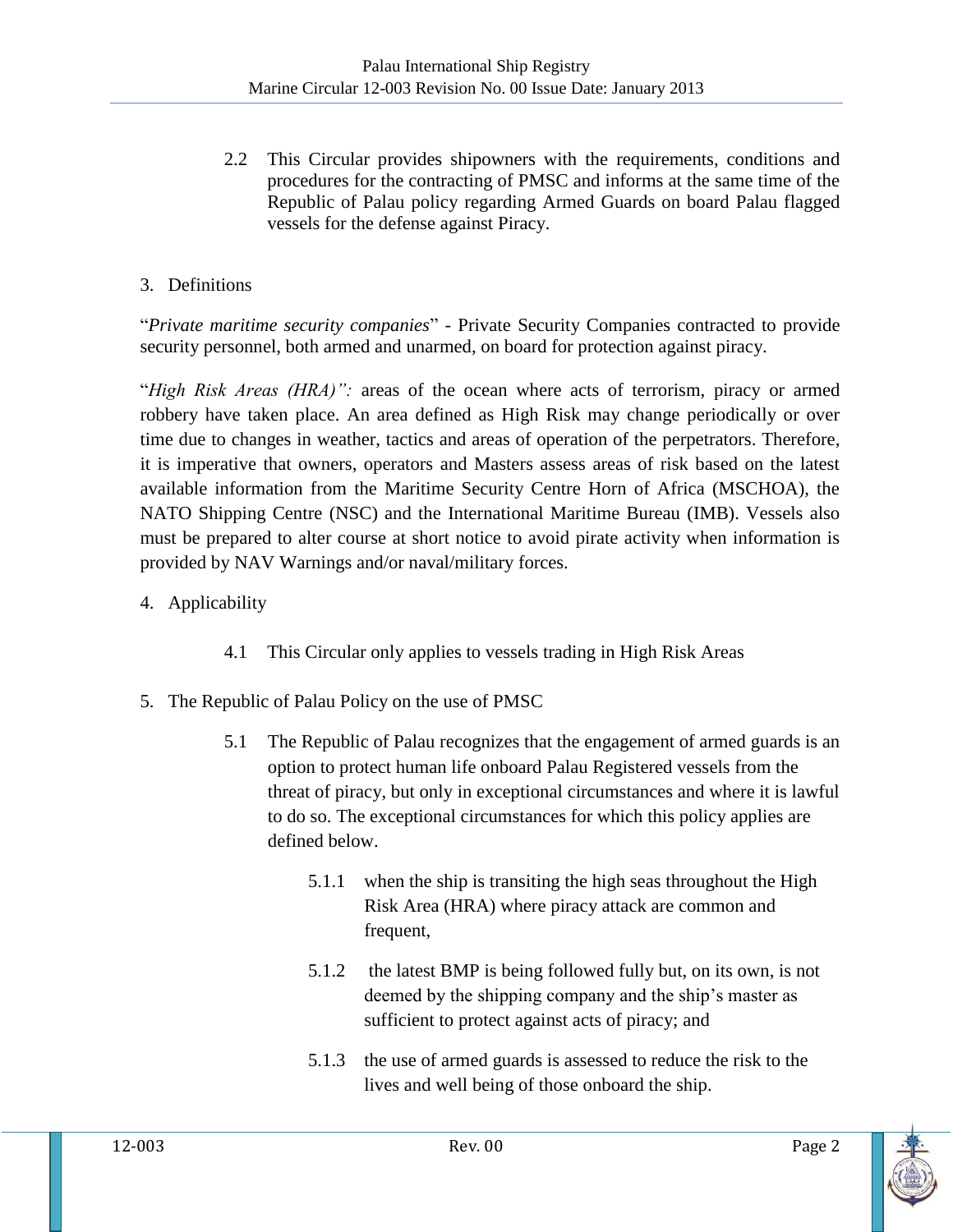- 5.1.4 Each individual carrying fire arms onboard Palau registered vessel shall submit application and supporting documentation in order to obtain Authorization to Carry Fire Arms onboard Palau registered vessels. Individuals without such authorization will not be allowed to carry firearms on board Palau vessel.
- 5.1.5 Individuals applying for Authorization to Carry Fire Arms onboard Palau registered vessel shall demonstrated evidence of employment contract with a Private Maritime Security Company previously pre approved by the Republic of Palau.

#### 6. Risk Assessment

- 6.1 Before planning any voyage into the HRA, it is essential for the shipping company to have undertaken a formal risk assessment to determine the risk factors involved in the voyage and therefore make decisions regarding hiring PMSC as a true necessity.
- 6.2 Among the factors to be assessed are:
	- 6.2.1 Route of the voyage and the history of piracy attack within this route.
	- 6.2.2 Type of vessel, speed, maneuverability, freeboard, size and the cargo onboard the vessel.
	- 6.2.3 Review of BMP and complying with it as far as practicable.
- 6.3 Upon completion of the Risk Assessment the Shipping Company will have a better understanding of the risk against a piracy attack and will be able to make a decision whether the hiring of PMSC is an absolute necessity.
- 7. Armed Guard Risk Assessment
	- 7.1 Once the decision of hiring PMSC has been made, a risk analysis regarding the placement of PMSC onboard the vessel should be conducted, the armed guard risk assessment should include:
		- 7.1.1 The life saving capabilities of the ship and the ship's safety certificate;
		- 7.1.2 Facilities for the safe storage of firearms onboard the ship;
		- 7.1.3 The potential for, and measures to mitigate, the misuse of firearms resulting in bodily injury or death;
		- 7.1.4 The potential for, and measures to mitigate, unforeseen accidents;
		- 7.1.5 Liability issues;

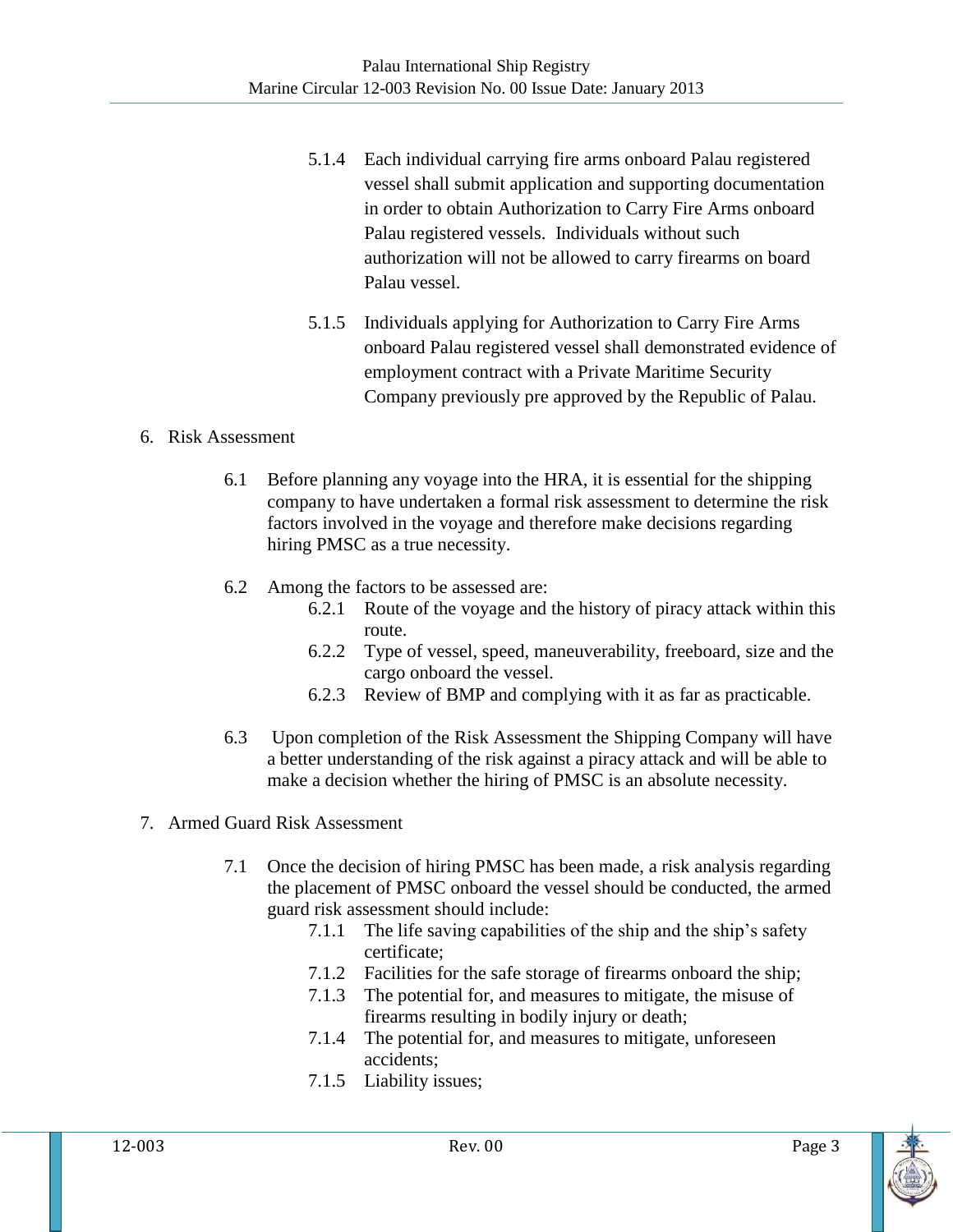- 7.1.6 Measures to ensure compliance with international and national laws.
- 7.1.7 The required number of armed security guards required for the safety of the voyage.
- 7.2 If the risk assessment identifies armed guards as an appropriate extra layer of self protection (in addition to BMP), this must be set out in a counterpiracy plan. A current copy of this plan should be submitted to Palau International Ship Registry.
- 8. Contracting Private Security Companies
	- 8.1 The Republic of Palau does not currently have a list of approved PMSC, however, it is required for PMSC company to apply to Palau International Ship Registry for the Certification as an Approved PMSC. PMSC is to proceed with the application of certification described in Circular 12-007.
	- 8.2 It is also required that Shipowners follow the MSC.1/Circ.1405 when choosing a PMSC. The Republic of Palau will need confirmation that the shipowners have followed the MSC.1/Circ.1405 when selecting a PMSC.
	- 8.3 PMSC that render their services to Palau Flagged vessels shall follow the MSC.1/Circ.1443 and provide the shipowner with all necessary evidence to confirm such guidance has been followed.
	- 8.4 Any PMSC, subject to approval by the Republic of Palau, should contact the Technical Department at [technical@palaushipregistry.com](mailto:technical@palaushipregistry.com) in order to be duly informed for the procedures and requirements for obtaining such approval.
- 9. General Requirements for Contracting Private Security Companies
	- 9.1 The Republic of Palau provides the following guidance for Shipping Companies in order to select a Contracting Private Security Company:
	- 9.2 General Information that should be requested from Contracting Private Security Companies:
		- 9.2.1 Company structure and place of registration;
		- 9.2.2 Company ownership;
		- 9.2.3 Financial position (e.g. annual accounts/bank references);

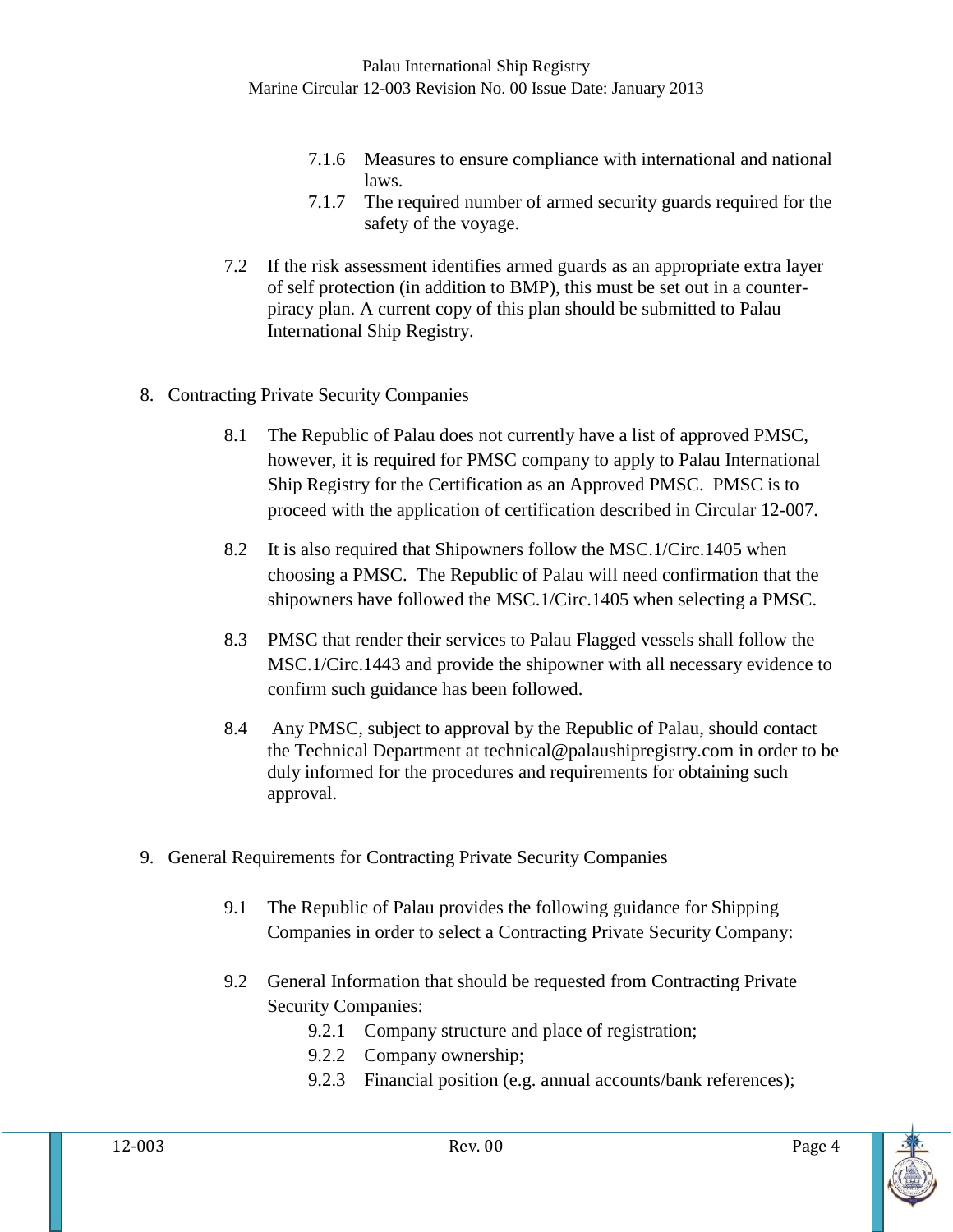- 9.2.4 Extent of insurance cover (in particular covering third-party risks);
- 9.2.5 Senior management experience; and
- 9.2.6 Quality management indicators e.g. ISO accreditation.
- 9.3 Specific Information that should be requested from the Contracting Private Security Company:
	- 9.3.1 Relevant and recent maritime (as opposed to land-based) experience;
	- 9.3.2 Testimonials/references from previous clients in the maritime industry;
	- 9.3.3 Written procedures on management including team-leading skills, chain of authority, change in command (in the event, for example, of incapacity of the team leader);
	- 9.3.4 A system in place to ensure continued suitability of their personnel for employment as armed guards;
	- 9.3.5 Appropriate insurance cover;
	- 9.3.6 An understanding of port State and coastal State laws and requirements with respect to the possession, carriage, and movement of firearms, ammunition and other security related equipment (such as body armour, night vision/thermal imaging equipment etc);
	- 9.3.7 An understanding of post incident procedures as provided by Palau International Ship Registry in Marine Notice 12-025.
	- 9.3.8 Companies should be pre approved by Palau International Ship Registry in order to be able to provide security personnel onboard Palau registered vessels. Procedures for obtaining Pre approval can be requested to Palau International Ship Registry.

# 10. Individual Armed Guard

10.1 As set out in section 9, the shipping company should be able to satisfy itself that the Private Maritime Security Company they select has a system in place to ensure continued suitability of their personnel for employment as armed guards. In particular, the shipping company should be satisfied that the Private Security Company armed guards undergo

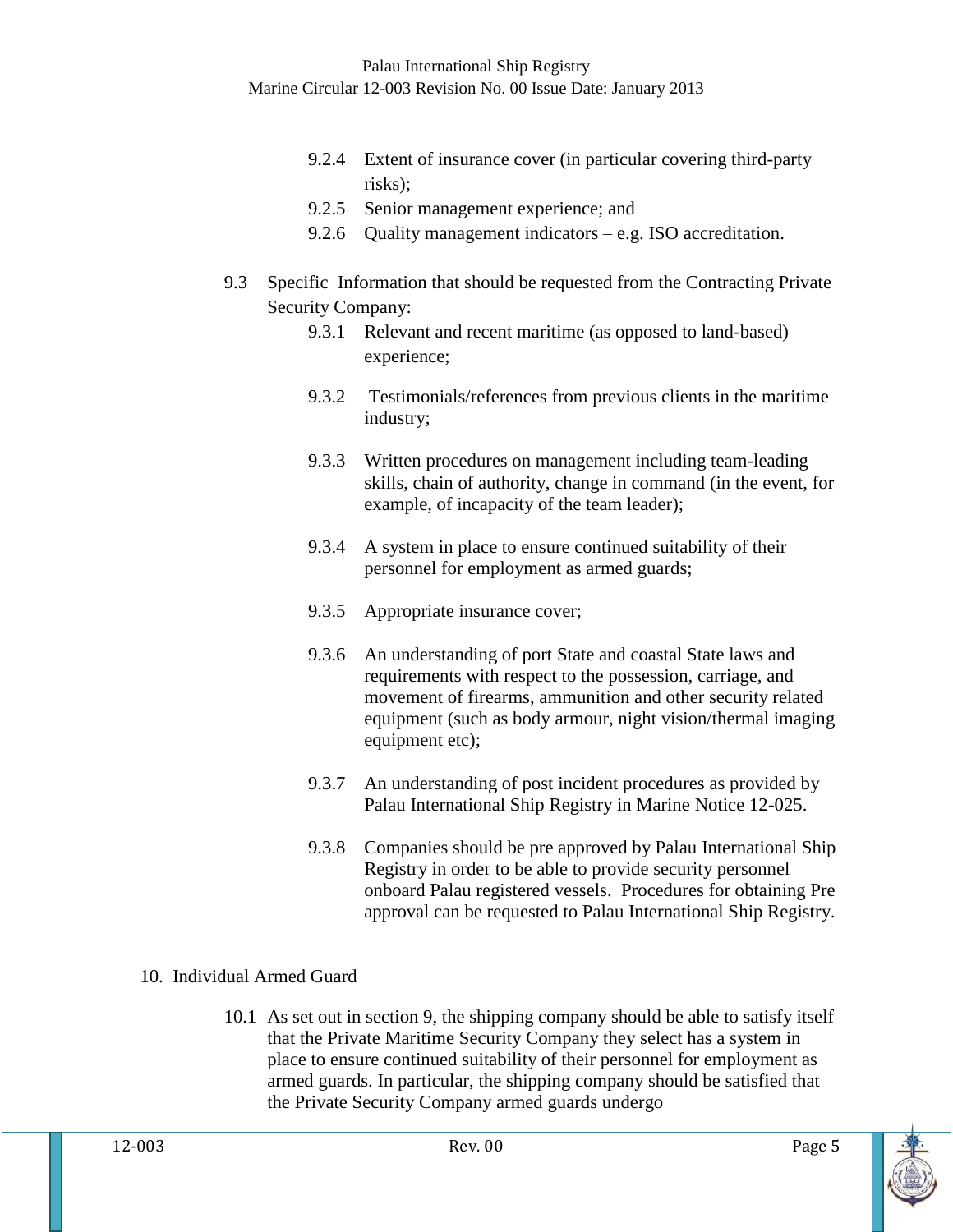- 10.1.1 police background checks;
- 10.1.2 relevant and up-to-date training
- 10.1.3 additional medical and mental fitness checks to prove their suitability to work as armed guards (including confirmation that they have not been discharged from the armed forces, the police force, or any previous Private Security Company on medical or psychological grounds);
- 10.2 To satisfy themselves of these checks, the shipping company may request evidence for each of the armed guards that are to make up the security team.
- 10.3 Before the security team embarks, the shipping company may also request personal details of each of the armed guards (for example, copies of passports etc), and information regarding any prescribed medication which any of the armed guards may take and which may inhibit their ability to undertake particular duties safely and effectively, and/or prescribed medication on which they are dependent.
- 10.4 All individuals that will be place on board as part of a contracted Private Maritime Security Maritime shall apply individually in order to obtain authorization by the Government of Palau.
- 11. Contractual Agreement between Shipping Company and Private Security Company
	- 11.1 In addition to the usual features of a contractual agreement, the contract between the shipping company and Private Security Company should include:
		- 11.1.1 A clearly defined command and control structure which confirms the Master's authority over the operation of the ship and the safety and security of its passengers, cargoes and crew.
		- 11.1.2 An agreed process for a transparent, timely and cooperative information flow between the ships master and the security team leader on board.
		- 11.1.3 A requirement that armed security personnel become fully aware of the physical layout of the vessel that is to travel through the High Risk Area;